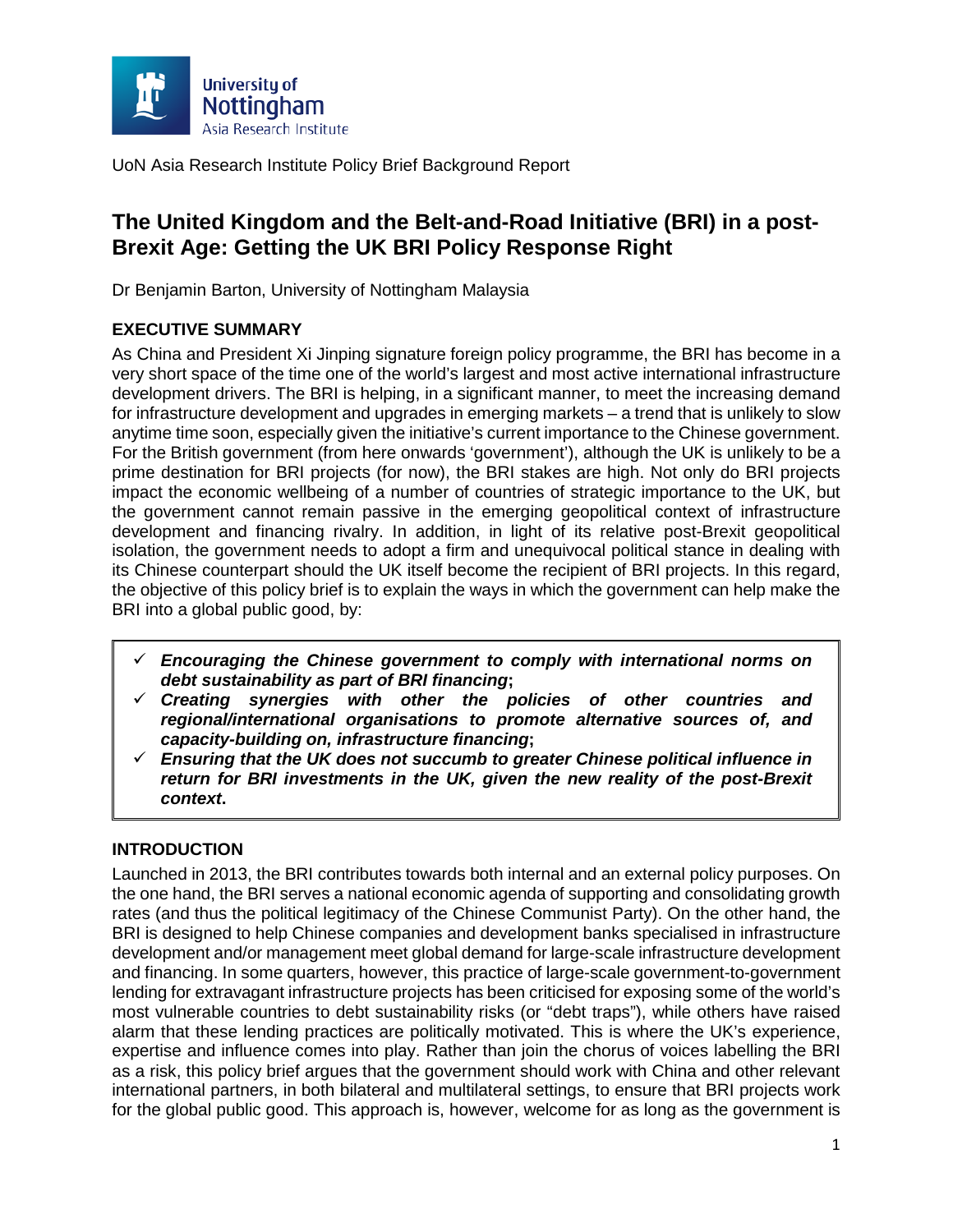

capable of adopting a coherent and robust approach to the BRI in a post-Brexit context. In particular, the UK should not compromise on its political expectations of China, even if BRI projects are rolled out to Britain. Doing so, would only prove to be a disservice to the UK, China and the rest of international community concerned by the BRI.

This report is divided into five sections to explore each of these issues in greater detail. After a brief presentation of the methodology employed, the first section will discuss the BRI and debt sustainability, looking at the risks inherent to BRI financing in its current state. This section will investigate the means available to the government to help China improve BRI practices, via multilateral and bilateral mechanisms. This will be followed by a discussion on the alternative/competing infrastructure development and financial models being mooted by some of the UK's more established international partners, such as the United States (US), Canada, Australia and Japan. The purpose of this discussion will be to highlight the need for the government to create synergies, where possible, between its own initiatives (as outlined in the previous section) and those of its partners, so as to maximise output and minimise overlap. Furthermore, this section will point to the need for the government to also work with developing countries, such as India, who are seeking to raise awareness of the risks inherent to BRI projects for other developing nations (particularly in South Asia). Here the government should support these awareness-raising and capacity-building initiatives by putting on trainings (through intermediaries such as the Department for International Development) for decision makers in these recipient developing countries as well as for members of civil society organisations. The third section will shift the discussion back onto the UK's domestic aspirations with regard to the BRI. Here, the report will demonstrate the obvious potential for BRI investments in the UK, given the country's need for additional infrastructure financing sources in light of the government's courting of Chinese investments into Britain. The purpose of this section is, however, to highlight to the government the political risks of lowering its political expectations of China (and thus succumbing to political pressure from Beijing) in return for an increase in Chinese economic activity in the UK. Recent examples on the European continent point to the reality of this risk, with a correlation existing (no matter how loosely) between BRI financing and governments succumbing to Chinese political pressure, as examples in Greece, Hungary and Italy have testified. In light of the reality of its post-Brexit context, the government should be wary of its potential vulnerability and susceptibility, requiring it to thus adopt a coherent and robust policy response in this regard. The two final sections of the report will consist of the conclusion and recommendations sections.

## **METHODOLOGY**

This brief will build on the most recent findings that have been published in academic and policy literature regarding the positive and negative impacts of the BRI, since it came into being six years ago. The impacts in question will deal with debt sustainability and the use of BRI financing for Chinese diplomatic leverage. It will apply these findings to the government's overall BRI strategy.

## **THE BRI, DEBT SUSTAINABILITY AND DIPLOMATIC LEVERAGE**

When it comes to the BRI, two areas of concern have been earmarked by scholars and analysts alike – concerns which deserve the government's full attention. These are: a) the fear that the mismanagement of BRI financing for infrastructure development as much by Chinese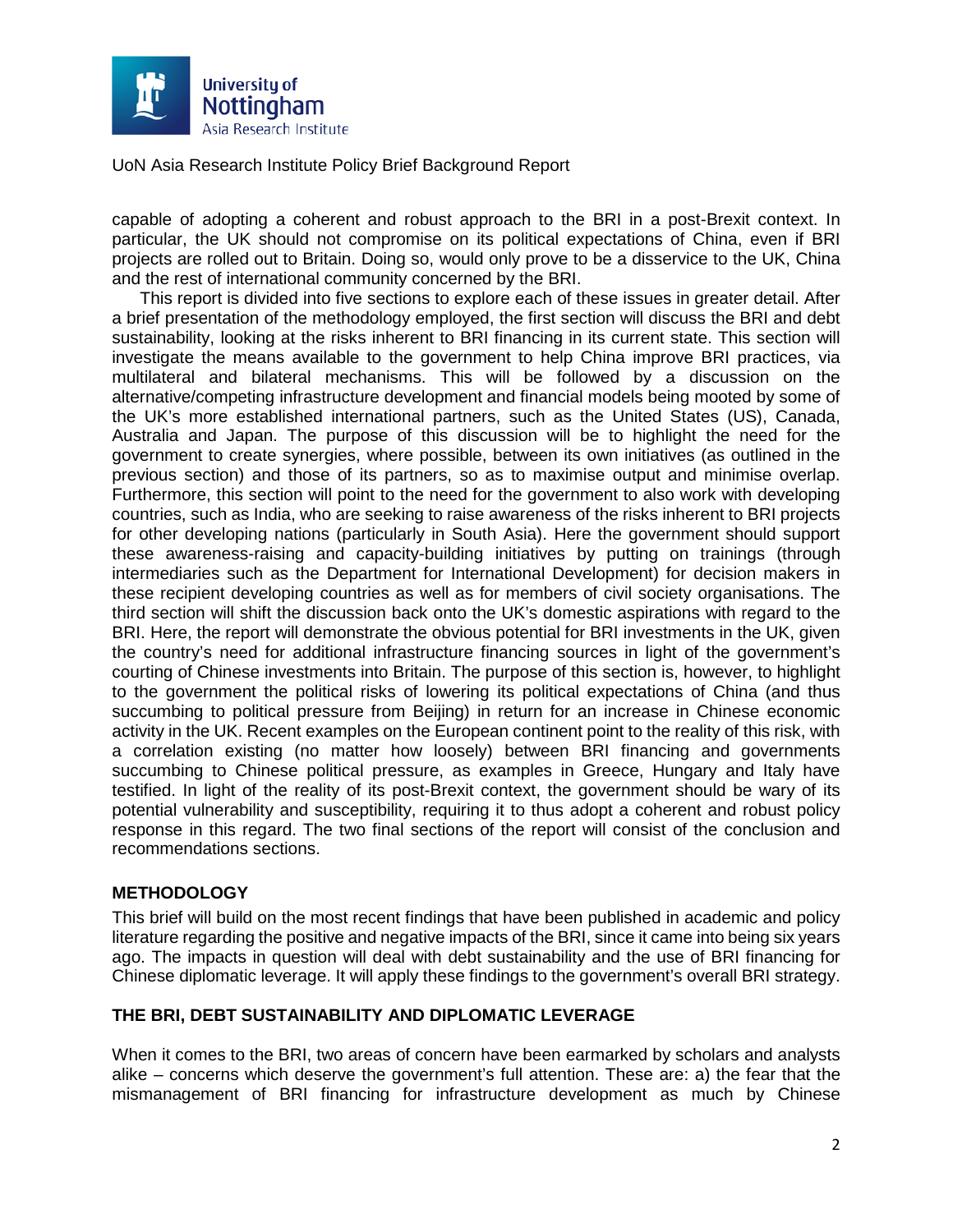

development banks, as by recipient states, could lead to cases of serious debt unsustainability impacting the international community as a whole (e.g. by leading to International Monetary Fund rescue packages); b) the threat of the Chinese government exploiting the BRI for strategic purposes going beyond the economic development rationale of the BRI, by leveraging indebted countries during negotiations led behind closed doors.

In terms of the first area of concern, according to a study published in March 2018 by the Center for Global Development, the BRI's \$8 trillion dollar initiative is likely to leave some recipient countries facing significant "debt overhangs", which in turn will "[…] impede sound public investment and economic growth generally" (Hurley et al. 2018: 2). In short, when government borrowing is not met with enough economic growth and revenue to service debt, this can generate a "downward spiral that inevitably ends in the need for debt restructuring or reduction" (Ibid: 3). Spending on infrastructure and other key public services is then sacrificed due to the need to service such debt, whilst doubts over a country's ability to service such debt as its debt ratio worsens, increases the cost of capital with investors seeking higher return to compensate for increased risk (Ibid). Amongst others, debt unsustainability can lead to exchange rate depreciations and to a banking crisis, as has been witnessed in other parts of the world before, with the Argentinian crisis in the late 1990s being a case in point (Ibid).

As a member of the Paris Club and a key contributor to multilateral development banks, this is a concern to the government on two counts. On the one hand, it exposes countries whom are of strategic importance to the UK to the risks of economic turmoil and thus potential social unrest. A recent example of note in this regard concerns Pakistan which reached an agreement in April 2019 with the International Monetary Fund (IMF) for a rescue package, at a time when the \$62 billion China-Pakistan Economic Corridor (CPEC) is adding to Pakistan's debt distress levels due to high interest rates reportedly being charged by Chinese development banks (Ibid). Although BRI financing alone cannot be held accountable for the overall economic performance of the countries that sign up to BRI projects, there does exist a legitimate concern that if such countries do incur further debts for extravagant BRI projects that go beyond their actual economic means, this will only complicate already volatile situations. As one of the IMF's key contributors, it is in the UK's interests to ensure that the IMF is not recurrently called upon to produce rescue packages for states because they have opted to take on BRI projects which they cannot afford.

An additional cause of concern is the absence of transparency surrounding the true value of debt owed by BRI recipient states to China, as the latter's development banks (such as the China Development Bank and the China Exim Bank) do not disclose the terms of their loans (Ibid: 4). This makes an already precarious situation even trickier given that the terms of repayment of debt have at times fallen outside of traditional multilateral debt repayment practices. Whereas recipient of Paris Club financing have usually had to undergo structural adjustment programmes in addition to often politically-costly reforms as a means of servicing their debt, when dealing with BRI financing repayment, recipient states cannot always be certain of repayment methods. Examples have already varied widely from donations of in-kind resources as a means of repayment, as the 2015 case of Tajikistan demonstrates (when Tajikistan forewent 1,158 square kilometers of disputed territory bordering China), to debt forgiveness made conditional on a form of indirect gain for Chinese economic interests (such as the case of the port of Hambantota, where in part exchange for debt relief, the Sri Lankan authorities awarded China Merchant Ports Holdings with a 99-year lease to manage the port) (Ibid: 20).

This leads us to the second identified concern regarding the political capital that Beijing may seek to extract from BRI financing. As mentioned earlier, given the relative absence of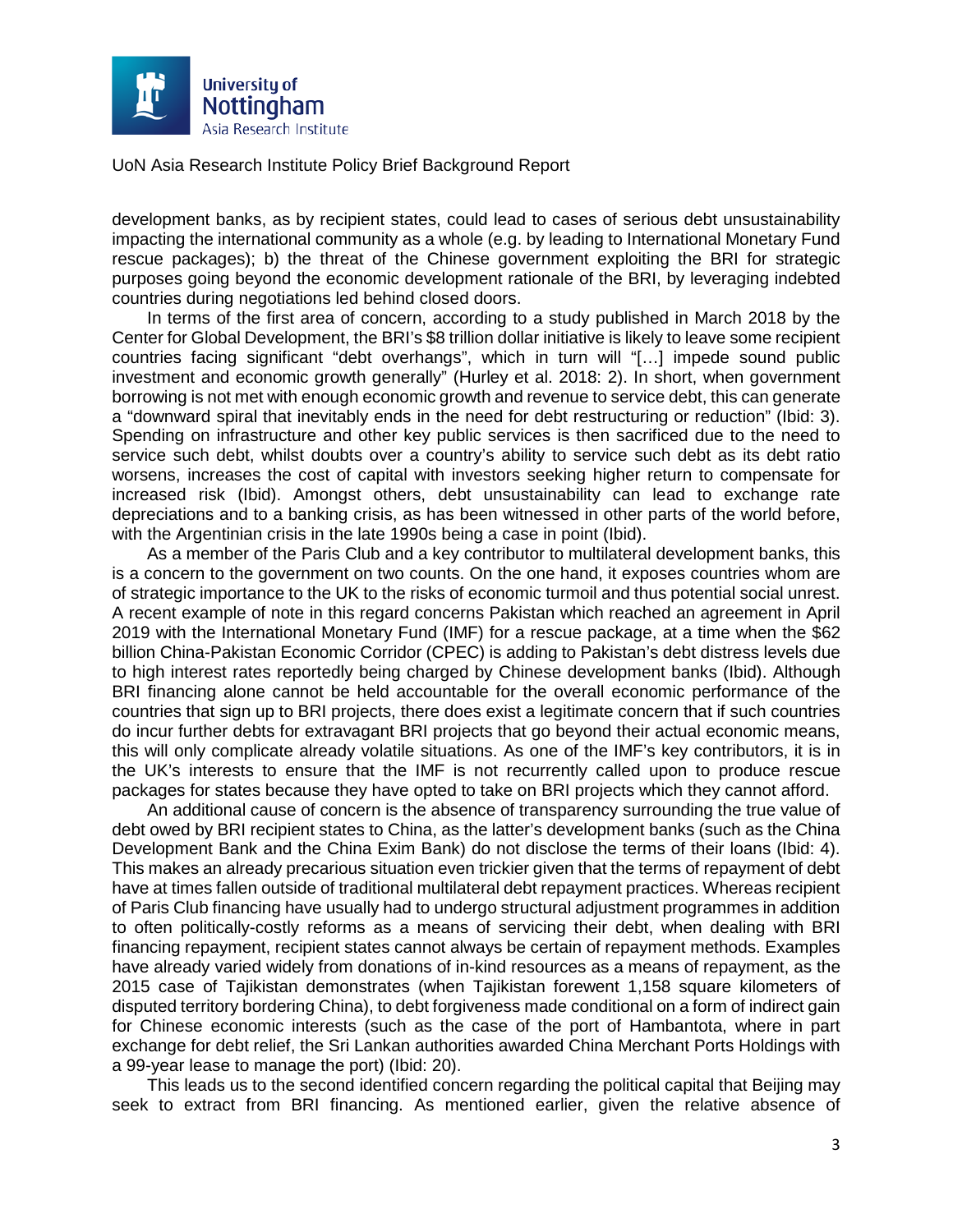

transparency surrounding the terms and conditions of repayment of loans and debts incurred for BRI projects, there is apprehension in some quarters that China may look to exploit diplomatic leverage from the financial vulnerability of some recipient states for purposes that go beyond financing infrastructure (Chang 2018: 155). Reverting back to the example of the port of Hambantota in Sri Lanka, critics believe that the Chinese government would seek to force Colombo's hand, by getting the latter to agree to allow People's Liberation Army Navy (PLAN) vessels and submarines to dock at Hambantota, as a condition of repayment. As a supposed part of its "String of Pearls" strategy, China would look to exploit similar situations in ports strategically situated in the Indo-Pacific region (e.g. Gwadar in Pakistan, Chittagong in Bangladesh, Kyaukpyur in Myanmar, etc.) in order to enhance its offensive and defensive maritime capabilities (Chung 2018: 320). Although there is scant evidence to validate this suggestion as of yet, the broader reality is the ability of the Chinese government to diplomatically leverage BRI investments for geopolitical purposes (Brautigam 2018). The concern for the British government is that this practice not only goes against its principles as a liberal market democracy, but it may clearly jeopardise its foreign policy interests abroad.

To mitigate both of these concerns, the suggestion is to get China to refrain from providing debt relief on an "ad hoc, case-by-case" basis (Hurley et al. 2018: 19), but instead get it to adhere to multilateral standards on all BRI projects. Doing so would generate the following benefits:

- a) *reassurance* in the shape of information sharing for recipient states and other external stakeholders regarding the exact value of the debt incurred, as well as the other collateral costs attached to the loans;
- b) *transparency* (and increased trust) of the process involving BRI financing, which would help to uphold China's reputation as a "responsible stakeholder" (Zoellick 2005) and shed further light on exactly whether China is extracting diplomatic leverage from BRI deals.

Of course, this is not to say that China does not already abide by multilateral standards when it comes to debt financing. After all, the Asian Infrastructure Investment Bank (AIIB), which underpins part of the financing for BRI projects operates according to international standards and acts as "just another normal, boring, multilateral bank" (Rudyak cited in van der Meer 2019). However, the argument that has been made is that since the AIIB only covers part of BRI financing and other overseas infrastructure financing sponsored by Chinese development banks, the PRC is not obliged to abide by the rules of the Paris Club – to which it sits in on meetings as an observer – on its credit activities (Hurley et al. 2018: 19). As has also been rightly pointed out in analyses on this matter, China may not necessarily be willing to become a fully-fledged member of the Paris Club anytime soon despite flirting with the idea during its presidency of the G20 in 2016, rendering the issue more complex (Ibid: 20). This is due to the fact that the Paris Club is predominantly, although not exclusively, made up of Western states. Since the PRC extracts considerable amounts of international political capital from its ability to sell itself to the 'Global South' as a developing countries intent on promoting 'South-South cooperation', becoming a member of this club could partly compromising its international image.

This being said, this is where the UK – as a country with expert knowledge of financial services – can seek to foster cooperation with China in order to help build capacity when it comes to accounting for the risks of debt sustainability. As the Minister of State at the Department for International Trade, Baroness Fairhead, was quoted as saying in 2018: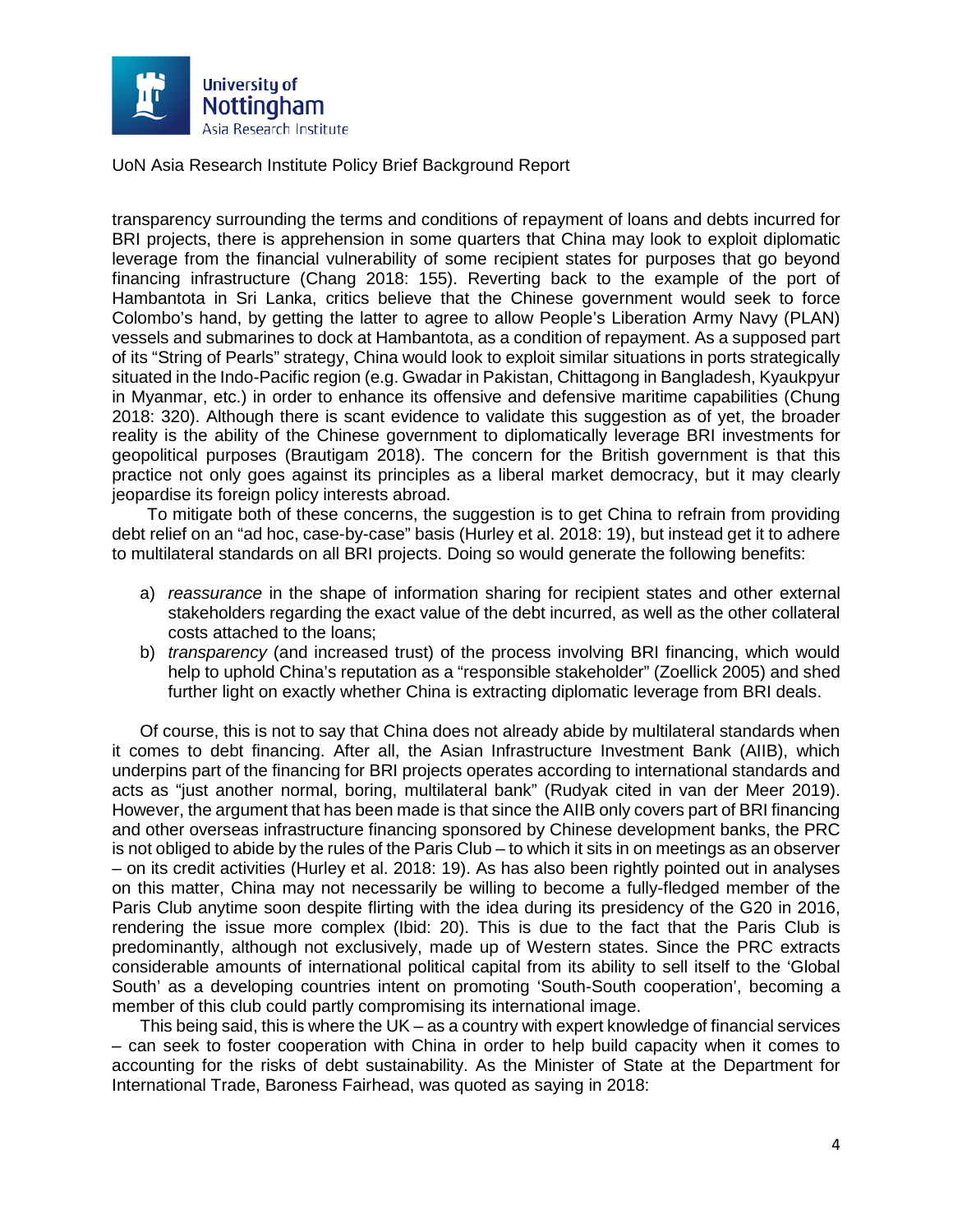

"*We intend to position London as the premier global centre for funding and facilitating BRI projects. […] We want our financial services sector to use its emerging market expertise to ensure projects along the Belt and Road are bankable, legal and sustainable."*

There are different means available to the government to foster such cooperation. For example, the government should make the most of its membership to multilateral development banks where its membership overlaps with that of the PRC, such as the World Bank (WB), the Asian Development Bank (ADB) and most obviously the AIIB, to promote the need for Chinese credit activities to respect the highest international norms. This could be achieved informally by utilising these fora as opportunities to enhance the familiarity of Chinese actors with the application of such standards, or formally by encouraging these multilateral lenders to sign: "more detailed agreements [*sic*] with the Chinese government when it comes to the lending standards that will apply to any BRI project, no matter the lender" (Hurley et al. 2018: 22).

Alternatively, it has been suggested in policy studies regarding the BRI that Paris Club members should strive towards establishing an upgraded version of this body, in the shape of a 'Paris Club 2.0' with China as one of the founding members of such an institution (Ibid: 23). In theory, if the establishment of the AIIB is anything to go by, such a suggestion could prove of interest to the Chinese government, as this corresponds to its desire to create or redesign multilateral structures more along its own interests and values, within the existing international order. The UK government, as an obvious stakeholder, could act as an instigator, with its membership of the AIIB helping to build trust in this context. The obvious difficulty here though lies with the current state of bilateral affairs between the US and China. Not only would Washington be, under the current administration, undoubtedly lukewarm to establishing a revamped format of the Paris Club, but the US-China dialogue – in which most progress towards China's membership of the Paris Club had been achieved – has been temporarily set aside (Ibid). This notwithstanding, the government can continue to encourage the establishment of this revamped format, as a change in political winds in bilateral US-China relations is not altogether out of the question within the short- to medium-term.

Beyond taking steps in relevant multilateral fora, the British government should continue to reinforce the importance of this topic as part of its bilateral dialogues with China, such as with the annual 'Economic and Financial Dialogues' mechanism. Ad hoc instruments should also be mobilised and exploited to their full potential. One pertinent example here is the UK-China Infrastructure Alliance (from here onwards Alliance), whose states objective is to: "bring together complementary expertise and skills from the UK and China to support businesses from the two countries to develop competitive offerings in the UK, China and international infrastructure [*sic*] market" (The British Chamber of Commerce Shanghai 2017). Established in 2015, the Alliance has produced initiatives such as the 'UK-China Infrastructure Academy' focusing on promoting: "[…] training on the policy, financial, planning and legal frameworks governing the UK's infrastructure environment" (Department for International Trade 2016). Such initiatives complement the agreement announced as part of the  $8<sup>th</sup>$  UK-China Economic and Financial Dialogue to, within this context: "[…] remove barriers hindering strong cooperation between UK and Chinese companies and individuals to foster a more predictable, stable and fair legal environment in which they can operate" (Lord Keen of Elie 2016). These initiatives may be relatively small in scale and reflect a long-term horizon in terms of coming to fruition, but they serve to build lasting capacity whilst achieving complete buy-in from Chinese authorities as stakeholders to these initiatives.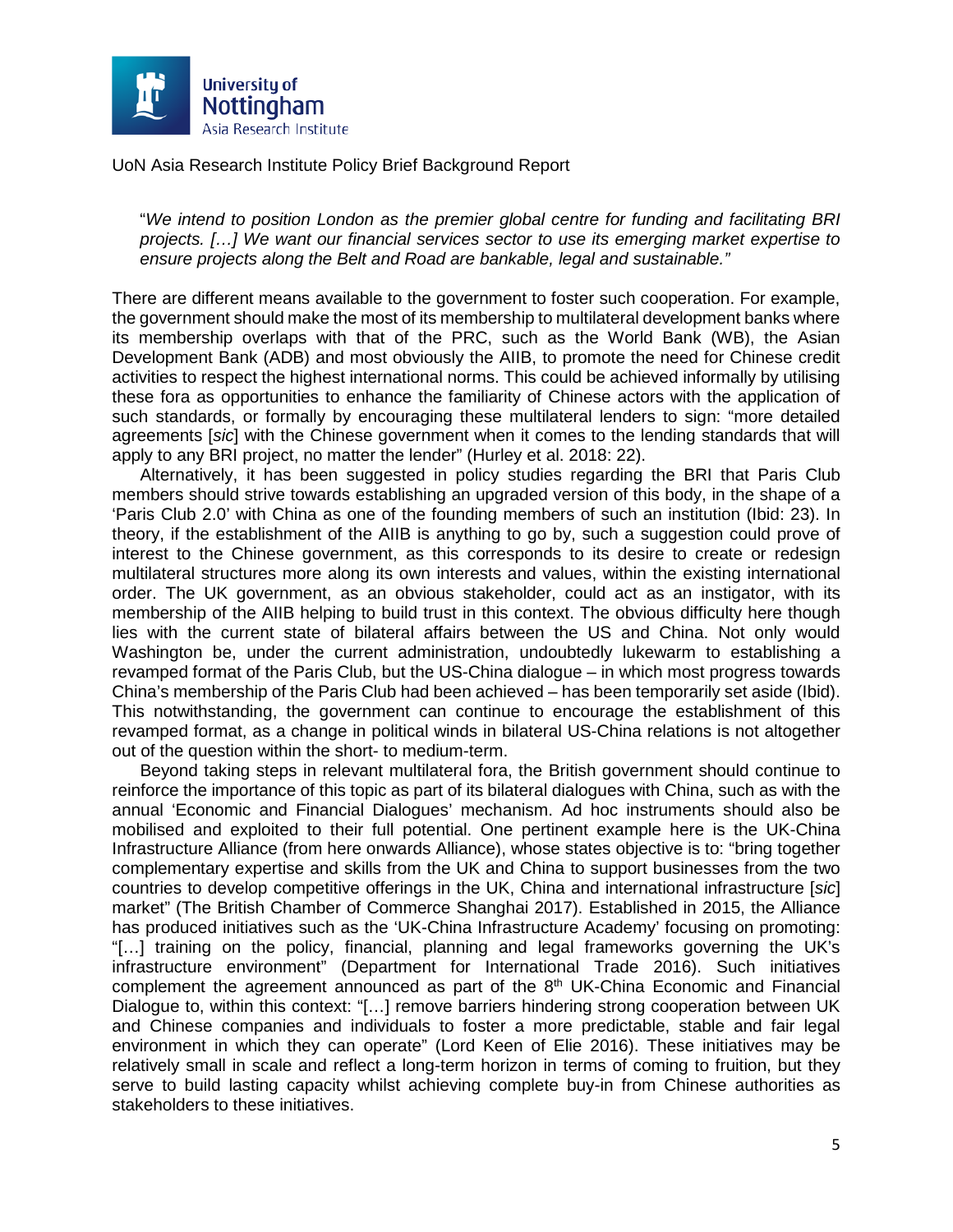

What's more, they allow the inculcation of British expertise, know-how and thus values when it comes to raising the issues of infrastructure financing and development. The government should encourage both the further institutionalisation of these initiatives and the creation of new parallel initiatives where possible. For example, in November 2017, the China Banking Regulatory Committee issued its first ever regulations for China's policy banks, emphasizing greater risk controls for overseas credit activities (Hurley et al. 2018: 21). It is not inconceivable that the government could leverage know-how from the UK's expertise in financial services to assist in building capacity here, or with overseeing the implementation of these regulations. Engaging Chinese stakeholders in this manner is likely to generate greater longer-term payoff than simply joining the chorus of voices seeking to castigate Beijing for setting up "debt traps" or, in the words of former US Secretary of State Rex Tillerson, blaming China for encouraging: "dependency using opaque contracts, predatory loan practices, and corrupt deals that mire nations in debt and undercut their sovereignty, denying them long-term, self-sustainable growth" (cited in van der Meer 2019). Such rhetoric – regardless of how factual it may be – is only likely to harden China's stance when it comes to adopting multilateral standards on debt sustainability, while ramping up the pressure on recipient states whom are nonetheless in need of infrastructure upgrades and developments.

## **ALTERNATIVE INFRASTRUCTURE FINANCING**

Indeed, given the magnitude of global infrastructure financing and construction needs, no single entity can necessary fill this gap by itself. In any case, leaving the bulk of the work in the hands of a potential monopoly in this increasingly interconnected world is not in the international community's best interests. The government should thus create synergies where possible between its own multilateral and bilateral efforts towards China on the BRI with the initiatives of other actors seeking to advance their own competing model of infrastructure financing. In sum, the BRI can only benefit from healthy competition in order to help address some of its imperfections.

Of note, the US, Japan, Canada, Australia and the EU have either developed strategies/legal frameworks to promote an alternative infrastructure development business model or simply have been putting their resources into the financing of a competing model. The US' Overseas Private Investment Corporation (OPIC) – which acts as an intermediary between American lenders with governments and developers in developing countries – has been advocating for the need to promote alternatives to "unsustainable state-led models" of infrastructure development (cited in Churchill 2019). OPIC has since witnessed an increase in its portfolio cap from \$29 billion to \$60 billion, with its emphasis centred primarily around "financing and political risk insurance" (Ibid). According to Prof. Deborah Brautigam, in 2017, Japan provided developing countries with over \$10 billion in concessional funding for economic infrastructure (2019). In September 2018, the European External Action Service (EEAS) released the EU's long-awaited policy response to the BRI, entitled *Connecting Europe and Asia: Building blocks for an EU Strategy*, which promulgates the fiscal viability, market efficiency, transparency, good governance of infrastructure networking projects, as well as the need for public consultations and consideration for the outcome of environmental impact assessments (2018).

Some of these initiatives have planted the seeds of collaborative endeavour, most often in the shape of collective Memoranda of Understanding (MoU). As a case in point, OPIC recently entered into such a trilateral agreement with Canada and the EU to strive towards offering a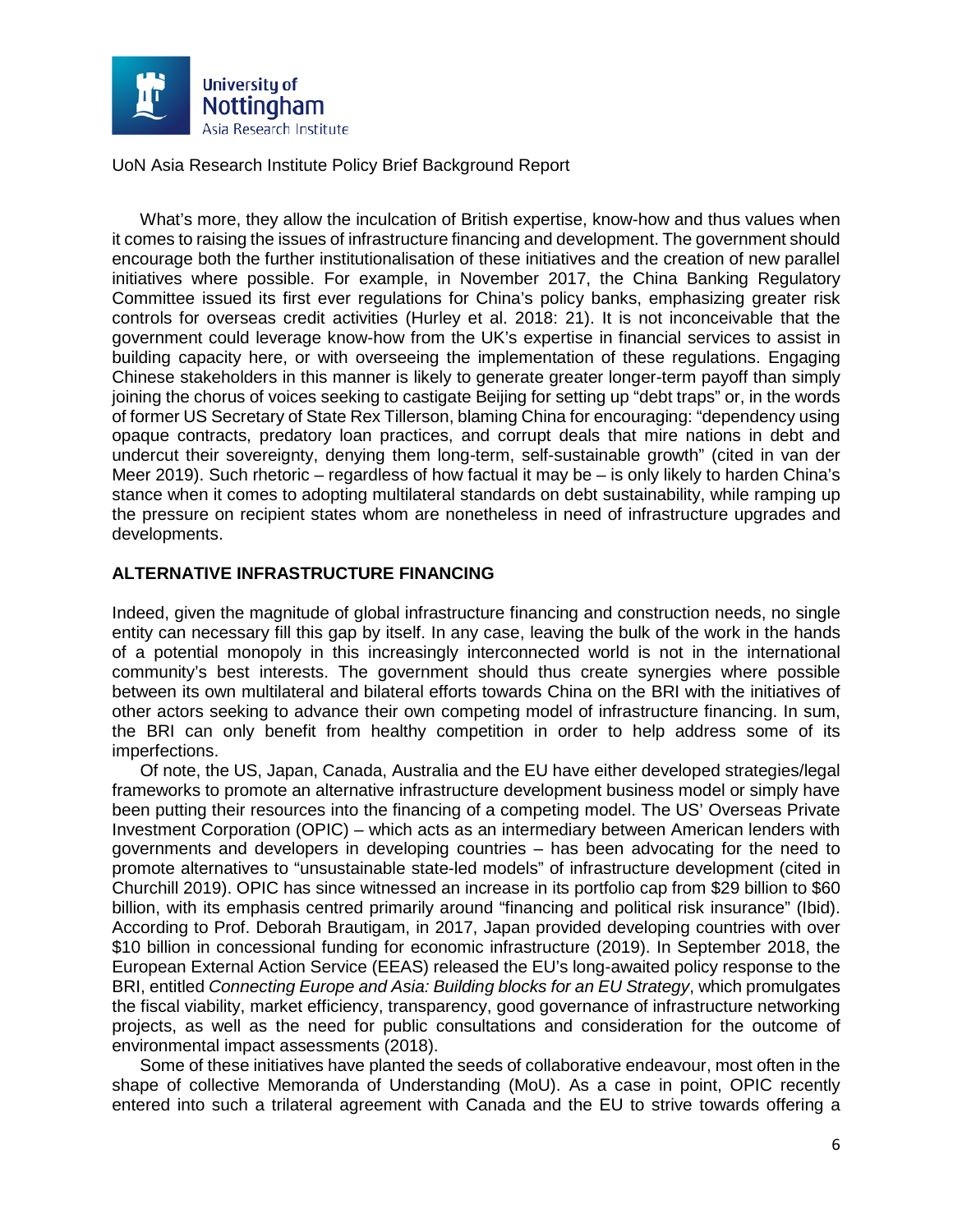

competing model to state-led infrastructure development models (Churchill 2019). This is the second agreement of its kind, as in 2018, OPIC concluded a similar agreement with Japan and Australia, as "[…] part of a whole-of-government push to protect the economic and sovereign rights of countries in the Indo-Pacific region" (Ibid). The government should seek to streamline its abovementioned activities with the individual and joint efforts of these actors, so as to maximise the impact of its own outputs and to avoid duplicating the endeavours of other governments.

The emphasis here should not exclusively lie with the actions of developed countries. Instead, the government should look to support the efforts of developing countries too. In this respect, the government can complement capacity-building activities of developing countries seeking to raise awareness of the potential drawbacks of BRI projects, in addition to running its own awareness raising campaigns in states concerned by the BRI. In the case of the former approach, for example, the government should reach out to its counterparts in India, where New Delhi announced in July 2018 its intentions to implement a three-pronged strategy to monitor and counter Chinese infrastructure activities in South Asia (Elmer 2018). One of the three pillars of this strategy involves raising awareness of the risks inherent to BRI projects amongst its neighbours (Ibid). The government should support these capacity-building measures whether directly or indirectly. The Department for International Development (DfID)'s experience when it comes to organising and arranging such trainings would provide considerable added-value in this context.

The main target audience for such exercises should naturally rest with decision-makers of today and tomorrow, who are likely to be called upon to seek financing for infrastructure development. However, the target audience should not discard other members of society in these states, particularly civil society groups who may need to be better informed when it comes to the discussion on the pros and cons of diverse infrastructure development and financing models. The purpose here is to generate more constructive dialogue around meeting this particular development need and reduce the chances of civil unrest around BRI or alternative forms of infrastructure development financing, as witnessed in Sri Lanka in 2017. As Lord Keen of Elie stated during the opening speech of the 'UK-China Rule of Law Roundatable': "the BRI needs to be done in a sustainable way, in a manner that secures buy-in from local communities and protects the environment" (2016).

## **BRI PROJECTS IN THE UK**

In October 2014, the *Financial Times* ran a story whose headline predicted that by the year 2025, Chinese companies will be set to invest up to £105 billion in UK infrastructure with the energy, property and transport sectors receiving the bulk of these investments (Plimmer and Hornby 2014). Should this target be met, this would represent a sizeable increase in the scope of Chinese infrastructure and regeneration investments in the UK, up from £4 billion in 2012 (Department for International Trade 2016). Despite having one of the most extensive infrastructure networks in the world, the UK is also in needed of a steady stream of investments into its national infrastructure to: "revive the economy and sustain the quality of life for its citizens" (Johnson-Ferguson 2017). One analysis called this need "urgent" and "the biggest single challenge facing the country today" whilst scholar Swati Dhingra has linked the absence of sufficient investment in infrastructure with part of the grievances that led to the Brexit vote (Ibid; Dhingra 2016). As part of its efforts to meet this domestic demand, the government published the National Infrastructure Delivery Plan 2016-2021, which mapped out an: "[…] ambitious programme of infrastructure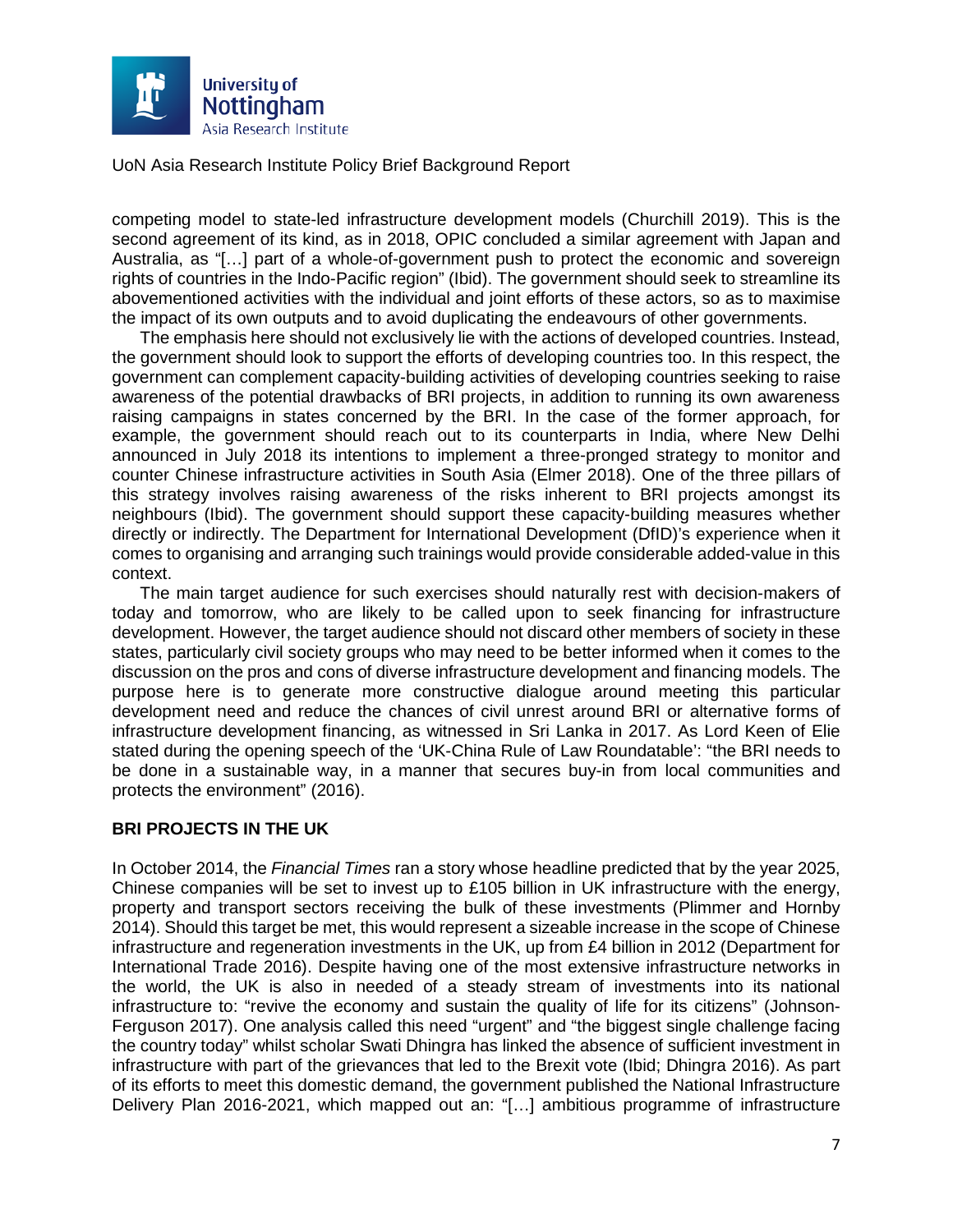

development and regeneration including transport, energy, housing and education" (Johnson-Ferguson 2017). However, this initiative is facing a funding shortfall. The plan in itself envisioned the requirement of £483 billion of investments over five years, yet the government's only commitment itself to a pipeline of £100 billion worth of projects (Ibid). The shortfall in financing is therefore expected to be plugged by private sector investments or from external sources.

This is where BRI financing may come into play. In light of this gap and the need to regenerate and upgrade infrastructure in the UK, Chinese investments should be welcome as long as they abide by the expected investment standards and do not involve infrastructure of strategic national importance. This openness should however be made conditional on the government's ability to not, at any time, lower its political expectations of the Chinese government. In other words, just because Chinese infrastructure investments in the UK via the BRI may help to plug a sizeable gap in a sector in dire need of funds, this should not translate into the government succumbing to Chinese political demands at all costs. The risk in this regard is that with the new post-Brexit reality, the British government is likely to find itself more isolated internationally. Consequently, its own diplomatic leverage over established and emerging powers will naturally recede, leaving it in a weaker bargaining position.

To this another risk should be added. One of the means with which the current government has sought to justify its decision to opt exclusively for the "Brexit means Brexit" (May 20[1](#page-7-0)6<sup>1</sup>) approach to managing the expectations that emanated from the 2016 referendum, has been to point to the trading opportunities – in the shape of Free Trade Agreements – that will present themselves to the UK once it has tied its loose ends with the EU. As recently as last February, the International Trade Secretary reiterated that the UK will be shifting its post-Brexit economic attention towards the far-East and the Commonwealth (cited in Tidey 2019). It would therefore not be surprising for the current government to adopt the same position when it comes to foreign investments in the UK. During the 2017 BRI Forum in Beijing, Chancellor of the Exchequer Philip Hammond labelled the UK as China's potential "natural partner" (2017). The overtures towards the PRC from the current government have been forthcoming. This expression of preference for seeking to ride the wave of commercial opportunity with China, however, should not result in agreeing to enter into bilateral commercial dealings with the PRC at any cost, including if BRI projects are rolled out to the UK. As a result, the risk here is that the government lessens its political expectations of the Chinese government, for example on issues such as upholding basic human rights in China or on environmental standards, in order to secure investments in light of the need for it to demonstrate to its electorate that its post-Brexit strategy is tenable.

The government should pay heed to recent examples witnessed in EU member states, where in exchange for much needed infrastructure investment in the shape of BRI projects, some EU member states have succumbed to pressure from the Chinese government on issues such as the latter's human rights record or supporting its position on the South China Sea dispute. As a case in point, under the leadership of Viktor Orban, the Hungarian government has sought to improve its bilateral ties with China under the auspices of the BRI. One of the outcomes of this rapprochement was the announcement in 2014 of the construction of a \$600 million railway link connecting Belgrade to Budapest, financed by China Exim Bank (Euractiv 2014). The Greek government has followed a similar path. In 2016, it oversaw the purchase by the COSCO group of a 67% stake in the Piraeus port authority at a cost of \$420 million, despite ferocious opposition

<span id="page-7-0"></span> <sup>1</sup> See: [https://www.bbc.com/news/av/uk-politics-36764525/no-second-eu-referendum-if-theresa-may-becomes](https://www.bbc.com/news/av/uk-politics-36764525/no-second-eu-referendum-if-theresa-may-becomes-pm)[pm.](https://www.bbc.com/news/av/uk-politics-36764525/no-second-eu-referendum-if-theresa-may-becomes-pm)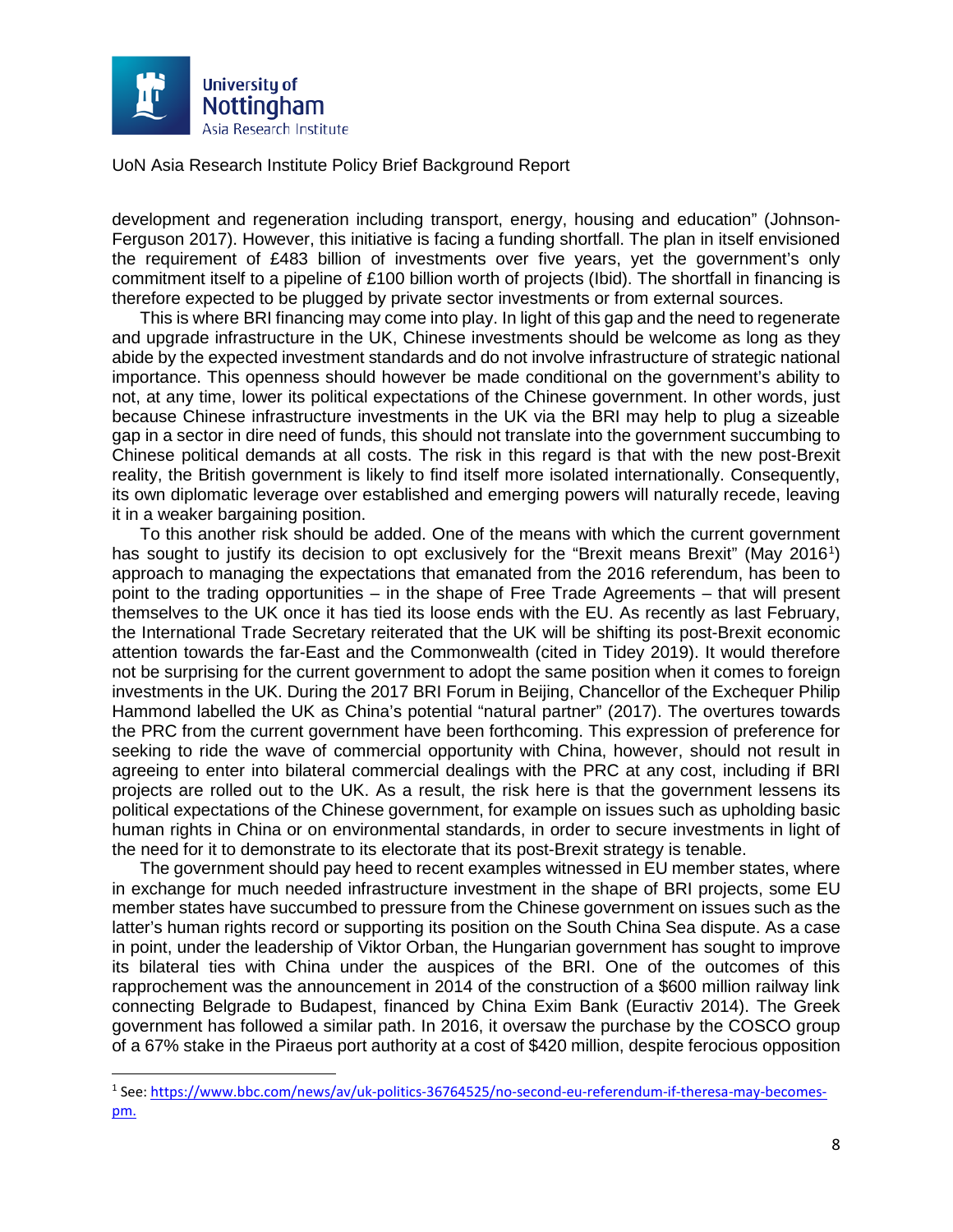

by Greek unions (The National Herald [2](#page-8-0)019<sup>2</sup>). Interestingly, in July 2016, both Hungary and Greece fought to avoid direct reference of China in the EU's statement regarding the ruling in The Hague on the Philippines' case against the lawfulness of China's claim in the South China Sea (Benner and Weidenfeld 2018). A year later, the Hungarian government derailed consensus at the EU level to sign a letter by the EU Council denouncing the reported torture of detained lawyers in China, while Greece prevented the EU – for the first time in its history – from issuing a statement at the United Nations Human Rights Council criticising China's human rights record (Horowitz and Alderman 2017).

Although the BRI may be just one factor amongst many others explaining the pro-Chinese stances adopted by these countries, the government should take note of the association between being a recipient of BRI financing and enhanced political pressure from China to influence the course of foreign policy-making in the recipient states on issues of political salience to China (e.g. human rights). In its new post-Brexit reality, the government should be aware and conscious of its heightened political vulnerability and susceptibility to such pressure. It should ensure that despite its openness to potential BRI investments in the UK, it is firm, coherent and robust in upholding its democratic values in the face of China's authoritarian governance model.

## **RESULTS AND CONCLUSIONS**

The takeaway messages from this policy report are the following:

- $\checkmark$  BRI infrastructure investments are welcome as they help spur economic growth globally and help meet the global demand for infrastructure investments, even if at heart they serve a national economic interest;
- $\checkmark$  The current trend of BRI infrastructure investments is likely to be upheld regardless of the financial viability of some BRI projects, given the political importance and relevance of the BRI to the current Chinese leadership;
- $\checkmark$  The application of the BRI has been far from linear or perfect in the worse cases, it has driven some countries closer towards debt unsustainability and (at times) political vulnerability, as the examples of Djibouti, the Maldives and Pakistan testify (Hurley et al. 2018: 15);
- $\checkmark$  Although not altogether untrue, the rhetoric of "debt-trap" diplomacy has only served to antagonise the Chinese government and apply pressure on recipient states, which as a whole is counter-intuitive in light of the reality of the abovementioned conclusions.

## **RECOMMENDATIONS**

This report proposes the three following recommendations:

*1. The government should use all of the different policy instruments at its disposal to encourage the Chinese government to ensure that BRI investments and financing complies with international norms on debt sustainability* 

<span id="page-8-0"></span> <sup>2</sup> <https://www.thenationalherald.com/229205/chinas-cosco-makes-piraeus-2nd-largest-port-in-mediterranean/>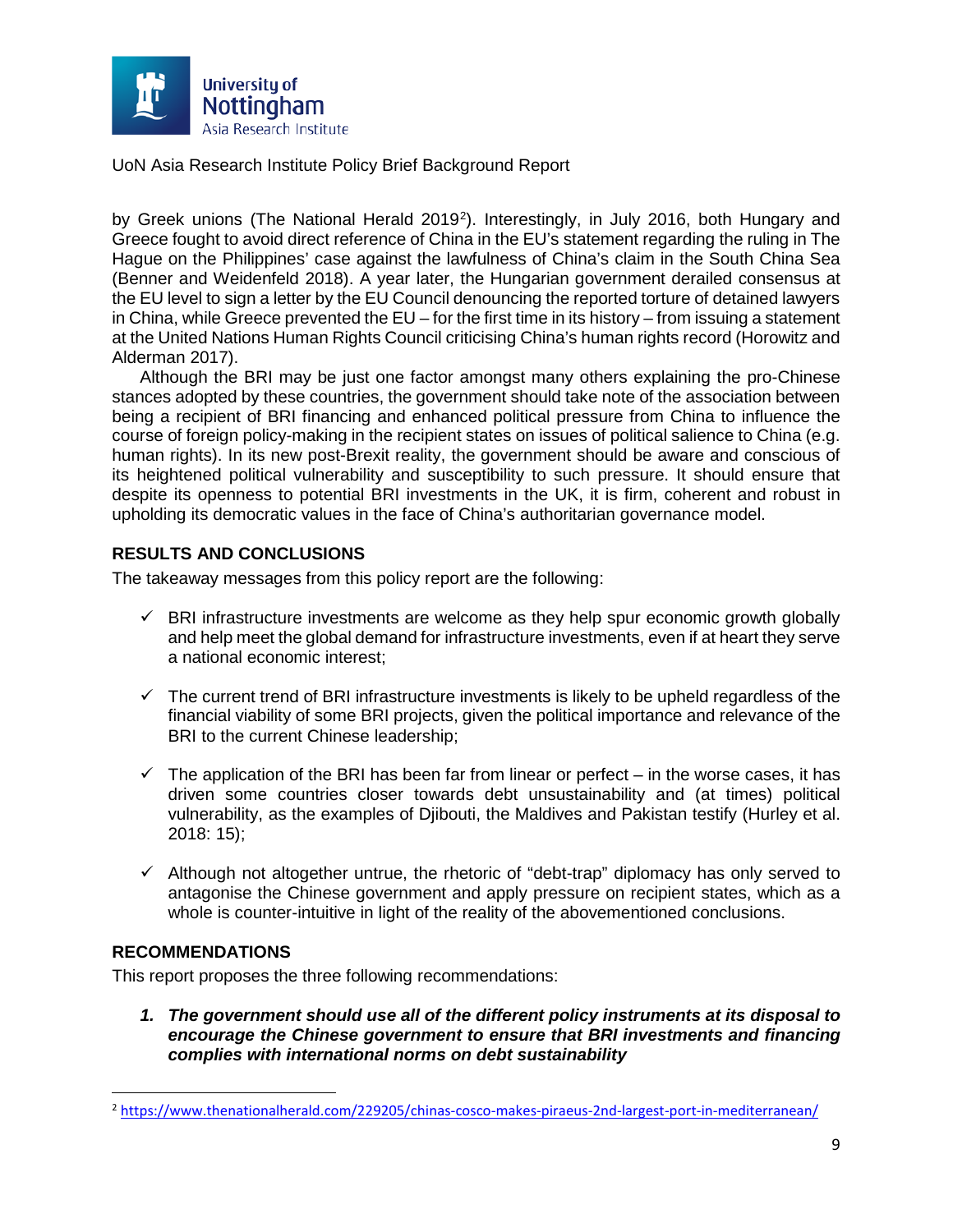

Here, the government should:

- $\checkmark$  Leverage the country's expertise and know-how on financial services, as well as its bilateral dealings with the Chinese government, to assist with mitigating the negative financial risk that has been associated with some BRI projects by helping to build capacity (connected to concerns on transparency, on the ad hoc resolution of outstanding debt, etc.) amongst relevant Chinese stakeholders;
- $\checkmark$  Lean on the UK's membership of various multilateral development banks (the AIIB included) to ensure that BRI projects contribute towards debt sustainability, as well encourage the Chinese government to either become a full member of the Paris Club or to create a 'Paris Club 2.0' with the PRC as one of its founding states (Ibid: 22).
- *2. On top of its own initiatives to support economic growth in developing countries, the government should seek to create synergies with the policies of other concerned actors seeking to fund infrastructure development as well as raise awareness regarding debt sustainability*

Here, the government should:

- $\checkmark$  Create synergies with the recent individual initiatives sponsored by the United States, Japan, India and the EU to both create healthy competition for BRI infrastructure investments worldwide;
- $\checkmark$  In this regard, awareness of the financial and political risks of BRI projects should be raised as much with government officials as civil society actors in recipient states – DFID capacity-building projects could play a part here.
- *3. In the event of BRI investments in the UK, the government should ensure that it does not succumb to greater Chinese political influence*

Here, the government should:

 $\checkmark$  Not – in its new post-Brexit reality – become overly dependent on Chinese infrastructure investments to the extent that Beijing can translate these investments into political capital, as examples from other European countries have shown (e.g. Greece, Hungary or more recently Italy).

## **USEFUL RESOURCES AND REFERENCES**

Benner, T. and Weidenfeld, J., 2018, 'Europe, don't let China divide and conquer', *Politico*, retrieved at: [https://www.politico.eu/article/europe-china-divide-and-conquer/,](https://www.politico.eu/article/europe-china-divide-and-conquer/) on 26/04/2019.

Brautigam, D., 2019, 'Misdiagnosing the Chinese Infrastructure Push', *The American Interest*, retrieved at: [https://www.the-american-interest.com/2019/04/04/misdiagnosing-the-chinese](https://www.the-american-interest.com/2019/04/04/misdiagnosing-the-chinese-infrastructure-push/)[infrastructure-push/,](https://www.the-american-interest.com/2019/04/04/misdiagnosing-the-chinese-infrastructure-push/) on 26/04/2019.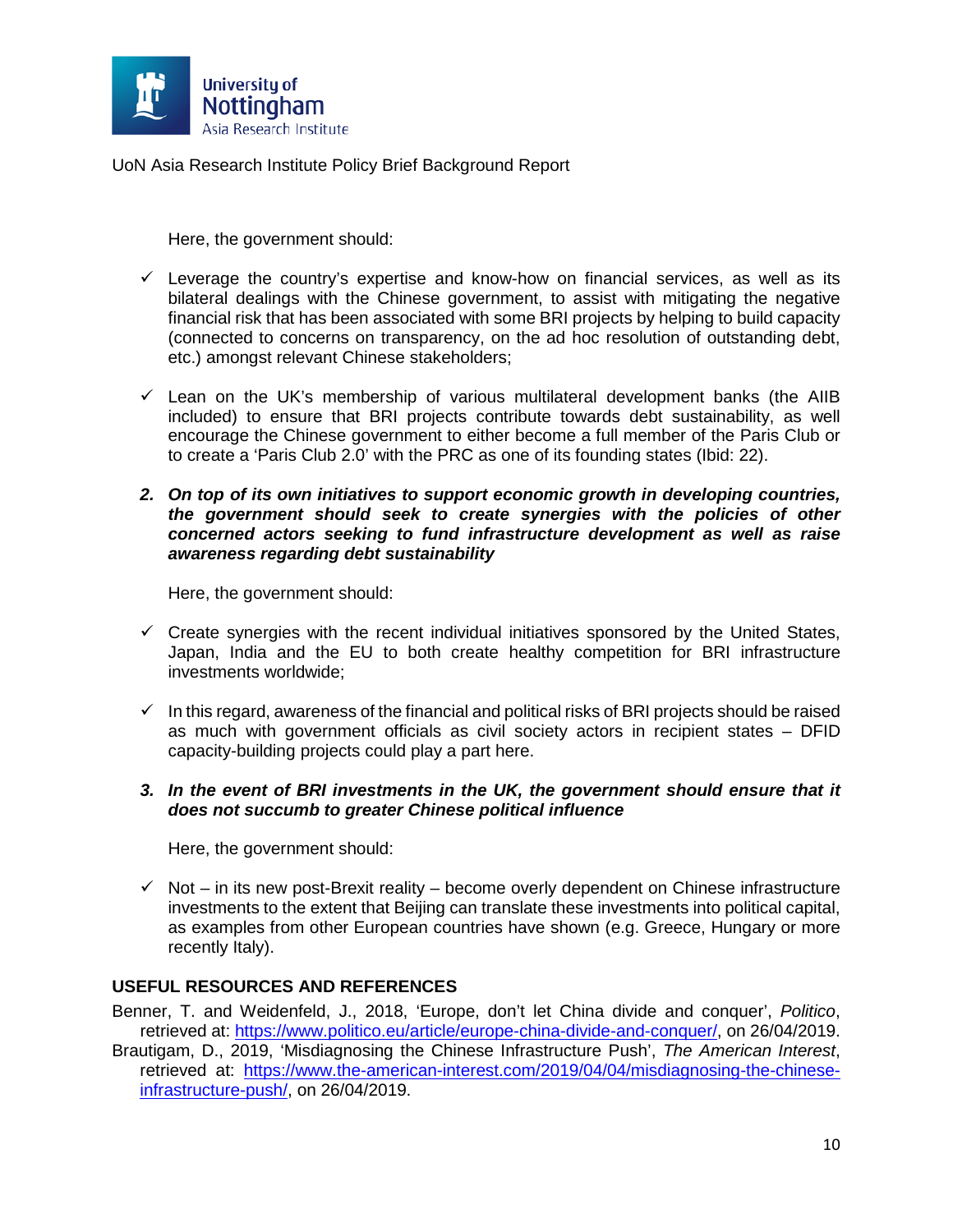

- Chang, Y-C., 2018, 'The '21st Century Maritime Silk Road Initiative' and naval diplomacy in China'*, Ocean and Coastal Management*, 153, 148-159.
- Chung, C.P., 2018, 'What are the strategic and economic implications for South Asia of China's Maritime Silk Road Initiative?', *The Pacific Review*, 31:3, 315-332.
- Churchill, O., 2019, 'US, Canada and EU to offer 'robust alternative' to state-led development finance, as belt and road increases reach', *South China Morning Post*, retrieved at: [https://www.scmp.com/news/world/united-states-canada/article/3005798/us-canada-and-eu](https://www.scmp.com/news/world/united-states-canada/article/3005798/us-canada-and-eu-offer-robust-alternative-state-led)[offer-robust-alternative-state-led,](https://www.scmp.com/news/world/united-states-canada/article/3005798/us-canada-and-eu-offer-robust-alternative-state-led) on 26/04/2019.
- Department for International Trade, 2016, *UK-China Infrastructure Academy opens its doors and welcomes first students*, retrieved at: [https://www.gov.uk/government/news/uk-china](https://www.gov.uk/government/news/uk-china-infrastructure-academy-opens-its-doors-and-welcomes-first-students)[infrastructure-academy-opens-its-doors-and-welcomes-first-students,](https://www.gov.uk/government/news/uk-china-infrastructure-academy-opens-its-doors-and-welcomes-first-students) on 26/04/2019.
- Dhingra, S., 2016, 'Salvaging Brexit: the right way to leave EU', *Foreign Affairs*, retrieved at: [http://eprints.lse.ac.uk/68680/1/Dhingra\\_Salvaging%20Brexit%20the%20right.pdf,](http://eprints.lse.ac.uk/68680/1/Dhingra_Salvaging%20Brexit%20the%20right.pdf) on 26/04/2019.
- Duchâtel, M. and Duplaix, A.S., 2018, *Blue China: Navigating the Maritime Silk Road to Europe*, London: European Council on Foreign Relations.
- Elmer, K., 2018, 'Maldives must tread carefully as it seeks to rebalance ties with China, India, analysts say', *South China Morning Post*, retrieved at: [https://www.scmp.com/news/china/diplomacy/article/2165593/maldives-must-tread-carefully](https://www.scmp.com/news/china/diplomacy/article/2165593/maldives-must-tread-carefully-it-seeks-rebalance-ties-china)[it-seeks-rebalance-ties-china,](https://www.scmp.com/news/china/diplomacy/article/2165593/maldives-must-tread-carefully-it-seeks-rebalance-ties-china) on 26/04/2019.
- EEAS, 2018, *Connecting Europe & Asia: The EU Strategy*, retrieved at: [https://eeas.europa.eu/headquarters/headquarters-homepage/50699/connecting-europe](https://eeas.europa.eu/headquarters/headquarters-homepage/50699/connecting-europe-asia-eu-strategy_en)[asia-eu-strategy\\_en,](https://eeas.europa.eu/headquarters/headquarters-homepage/50699/connecting-europe-asia-eu-strategy_en) on 26/04/2019.
- *Euractiv*, 2014, *Balkan railway part of Chinese 'express lane' to Europe*, retrieved at: [https://www.euractiv.com/section/transport/news/balkan-railway-part-of-chinese-express](https://www.euractiv.com/section/transport/news/balkan-railway-part-of-chinese-express-lane-to-europe/)[lane-to-europe/,](https://www.euractiv.com/section/transport/news/balkan-railway-part-of-chinese-express-lane-to-europe/) on 26/04/2019.
- Fairhead, B., 2018, *Why China's Belt and Road offers the UK huge opportunities*, retrieved at: [https://www.gov.uk/government/speeches/why-chinas-belt-and-road-offers-the-uk-huge](https://www.gov.uk/government/speeches/why-chinas-belt-and-road-offers-the-uk-huge-opportunities)[opportunities,](https://www.gov.uk/government/speeches/why-chinas-belt-and-road-offers-the-uk-huge-opportunities) on 26/04/2019.
- Hammond, P., 2017, *Belt and Road Forum in Beijing: Chancellor's speech*, retrieved at: [https://www.gov.uk/government/speeches/belt-and-road-forum-in-beijing-chancellors](https://www.gov.uk/government/speeches/belt-and-road-forum-in-beijing-chancellors-speech)[speech,](https://www.gov.uk/government/speeches/belt-and-road-forum-in-beijing-chancellors-speech) on 26/04/2019.
- Horowitz, J. and Alderman, L., 2017, 'Chastised by E.U., a Resentful Greece Embraces China's Cash and Interests', *New York Times*, retrieved at: [https://www.nytimes.com/2017/08/26/world/europe/greece-china-piraeus-alexis-tsipras.html,](https://www.nytimes.com/2017/08/26/world/europe/greece-china-piraeus-alexis-tsipras.html) on 26/04/2019.
- Hurley, J., Morris, S. and Portelance, G., 2018, *Examining the Debt Implications of the Belt and Road Initiative from a Policy Perspective*, Washington, D.C.: Center for Global Development.
- Johnson-Ferguson, C., 2017, *Funding UK infrastructure: why we need to tap into new models – and harness the power of regional pride*, retrieved at: [https://www.pwc.co.uk/industries/capital-projects-infrastructure/insights/funding-uk](https://www.pwc.co.uk/industries/capital-projects-infrastructure/insights/funding-uk-infrastructure.html)[infrastructure.html,](https://www.pwc.co.uk/industries/capital-projects-infrastructure/insights/funding-uk-infrastructure.html) on 26/04/2019.
- Lind, J., 2018, 'Life in China's Asia: What regional hegemony would look like', *Foreign Affairs*, retrieved at: [https://www.foreignaffairs.com/articles/china/2018-02-13/life-chinas-asia,](https://www.foreignaffairs.com/articles/china/2018-02-13/life-chinas-asia) on 12/03/2019.